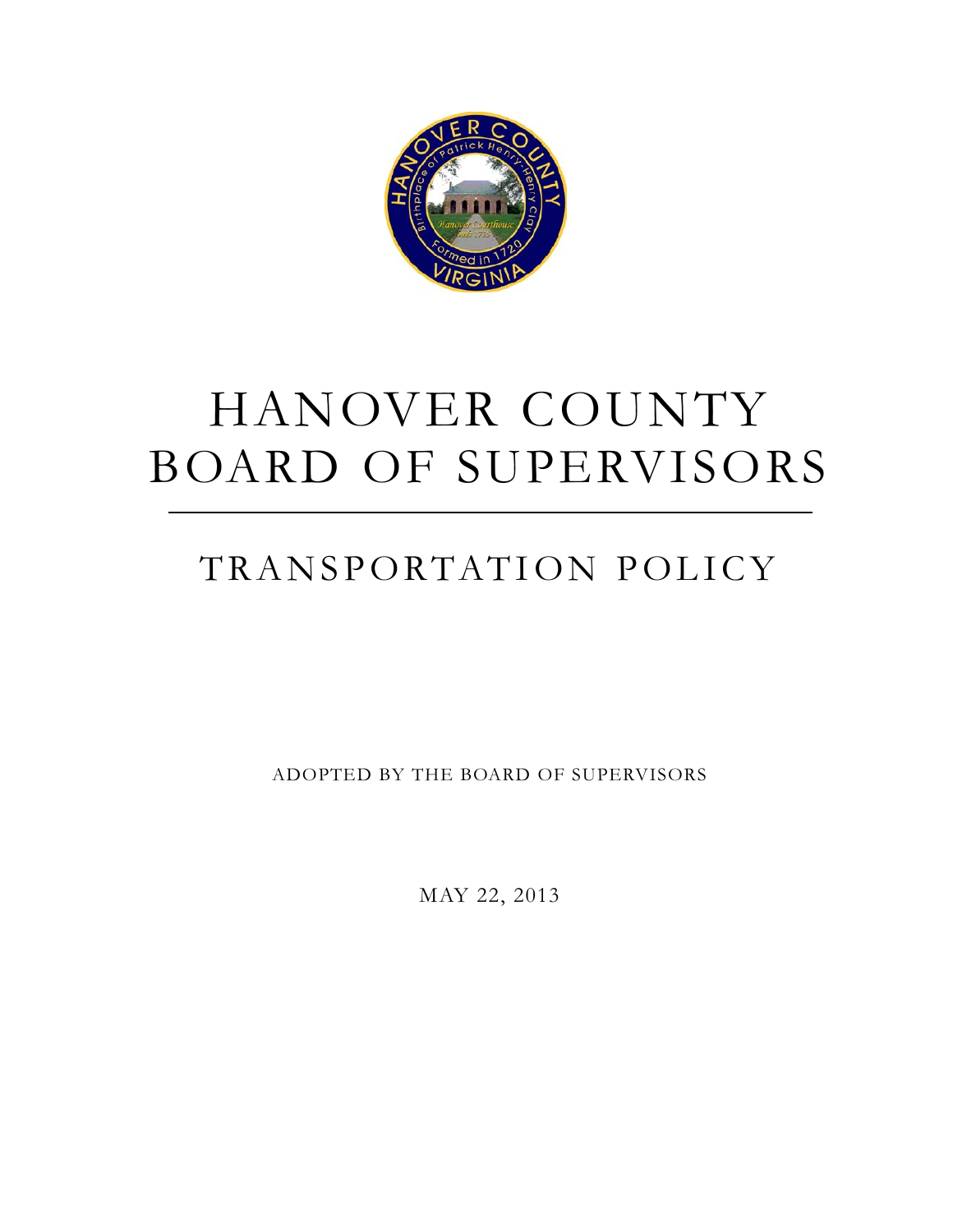## **PREFACE**

This *2013 Transportation Policy* articulates the County's policies for addressing transportation issues affecting the County's road network. Its purpose is to establish a consistent course of action in support of the overall transportation system. This policy works in concert with the Business and Residential Development Road Improvements Transportation Policy adopted by the Board of Supervisors on March 13, 2013. Six policy areas are covered by this the transportation policy.

### Organization & Update

The 2013 policy updates and supersedes the previous policy adopted by the Board of Supervisors on October 12, 2005. Each of the six policy areas is supported by a set of strategies geared toward achieving the objectives of each policy. Some of the strategies achieve multiple objectives and as such are repeated in the various policy areas. Supporting information is presented in the appendices and maps. The policies and supporting strategies will be amended as circumstances warrant. Other information presented herein will be kept current through periodic updates.

#### **I. Regional Mobility Policy**

- Support state and federal funding for regional transit services where demand and air quality benefits are sufficient to justify their cost
- Support state and federal funding for regional highway projects that positively affect air quality conformity sufficiently to justify their cost
- Support efforts to implement rail solutions (e.g., high-speed rail, light-rail, and greater freight and passenger rail services) where they are cost effective relative to other transportation alternatives

#### **II. Local Mobility Policy**

- Support viable bus services as a transportation alternative
- Encourage the implementation of park and ride spaces, integrated into commercial and retail parking lots
- Encourage non-motorized travel through the construction and maintenance of sidewalks, bike lanes, trails and greenways where compatible with the community setting

#### **III. Primary/Interstate Policy**

- Prioritize Primary and Interstate projects and seek funding based on this ranking
- Work through the Richmond District Administrator, Commonwealth Transportation Board (CTB), federal and state elected representatives in order to build support and obtain funding for top priority projects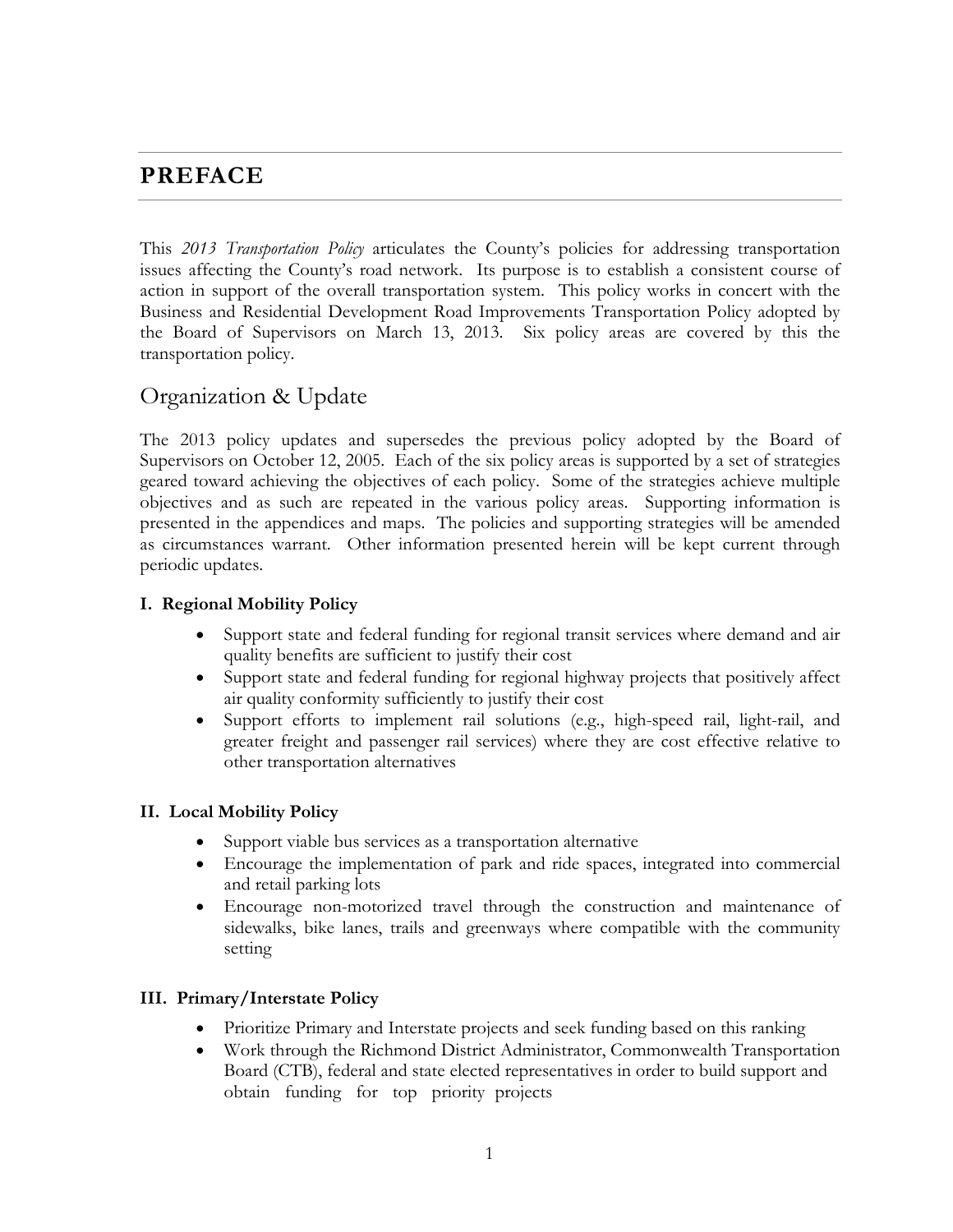- Phase improvements to address critical intersections ahead of segment widening
- Seek to reserve right-of-way for future roadway improvements
- Fund low-cost improvements as an interim measure when sufficient funding is not available for corridor widening
- Collaborate with VDOT to determine the best approach to expedite the design and construction of critical projects
- Maximize VDOT Local Partnership Initiatives

#### **IV. Secondary Roads Policy**

- Give priority in the Six-Year Plan to those secondary hard surface projects that appear on the County's "Existing" or "Candidate Project List" and maintain priorities
- Apply road funds (federal, state, general fund, proffers, etc.) in a manner to accomplish prioritized Road Projects and work to minimize static balances
- Collaborate with VDOT to determine the best approach to expedite the design and construction of critical projects
- Maximize VDOT Local Partnership Initiatives
- Negotiate road improvements and cash proffers in accordance with the County's "Business and Residential Development Road Improvements Transportation Policy"
- Work through the Richmond Metropolitan Planning Organization (MPO) to apply for and fund eligible projects
- Respond to citizen requests related to road maintenance and improvements and serve as a liaison to VDOT where appropriate

#### **V. Economic Development Policy**

- Use State Revenue Sharing Program funds, as first option, to fund projects that support economic development
- Seek to negotiate development agreements to match State Revenue Sharing Program funds; in the absence of a Development Agreement, use General Funds and Road Cash Proffers to certify local match

#### **VI. Funding Policy**

- Develop and maintain a five-year and long range capital plan beginning with the FY 14 budget that estimates annual General Fund contributions to road projects with the FY 14 \$250,000 base in conjunction with other federal, state and local funding sources (developer contributions) to fund transportation needs. Five-Year CIP will forecast proffer collections, state revenues, and developer contributions, and will maximize any state revenue sharing funds
- Support advocacy for increased transportation funding at the state and federal level
- Engage the private sector and business groups to implement significant transportation improvements through public / private partnerships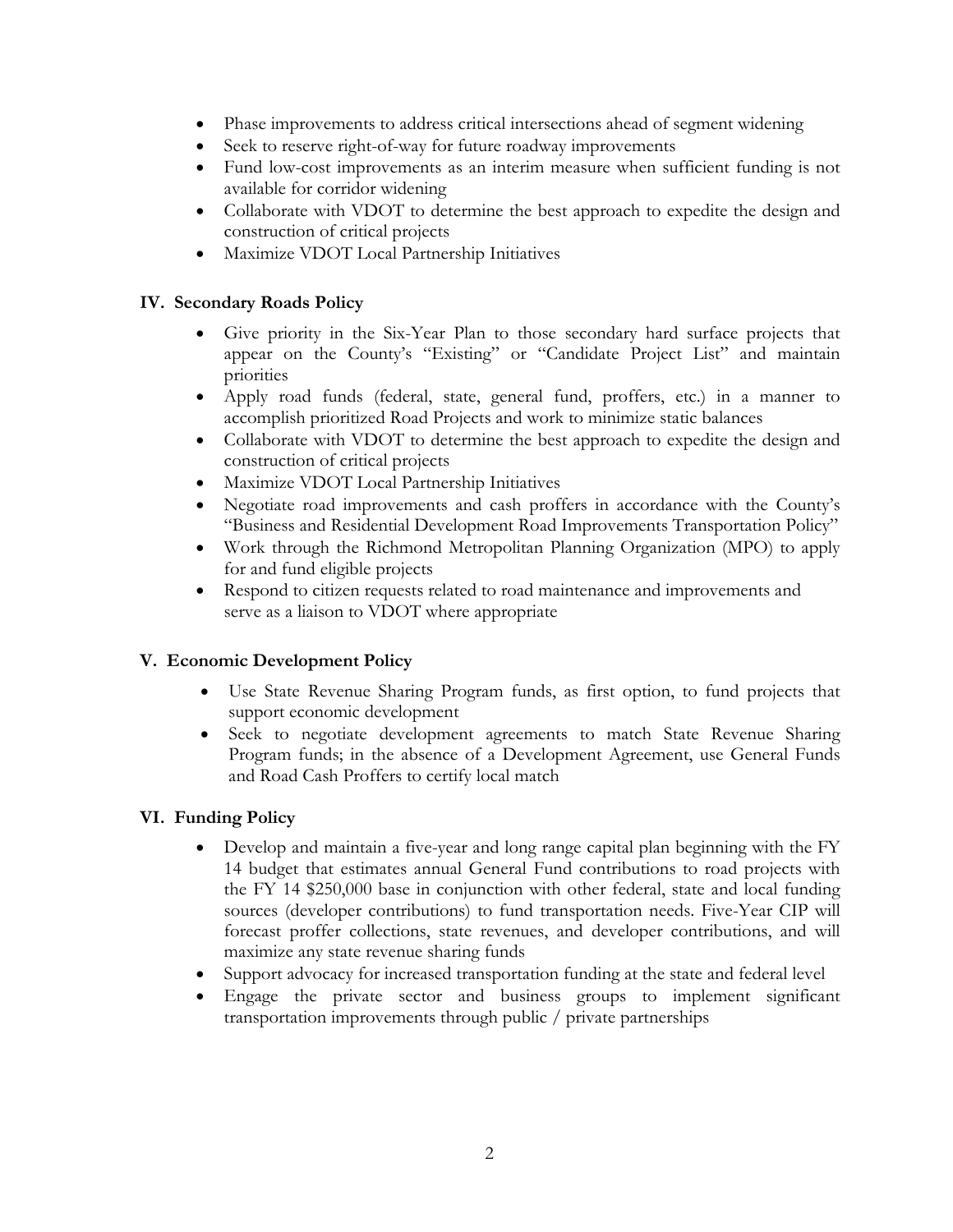## **I. REGIONAL MOBILITY POLICY**

The Richmond Area Metropolitan Planning Organization (MPO) is the federal and state designated regional transportation planning organization that serves as the forum for cooperative transportation decision-making in the Richmond area. Within this regional framework, of which Hanover County participates, local governments and state and local transportation organizations develop a Long-Range Transportation Plan (LRTP) for the region and a three-year Transportation Improvement Program (TIP) to obligate funding for priority projects. All regionally significant highway and transit projects must appear in the LRTP and TIP in order to be eligible for the use of federal funds.

Mobile emission sources are a contributor to poor air quality. Based on a 3-year average (2002 - 2004), the Richmond region was classified as a marginal non-attainment area for ozone pollution under standards set by the Clean Air Act. In April 2012, after progress in improving regional air quality, the region was removed from non-attainment status by EPA. This status is tenuous and efforts to maintain air quality remain important. Poor air quality is a regional issue that cannot be solved by any single measure. However vehicle emissions being a significant contributor, it is imperative that local jurisdictions work cooperatively to arrive at transportation solutions that are able to meet the growing stresses on the region's transportation system, while at the same time are sensitive to environmental concerns. Aside from the health risks associated with poor air quality, failure to conform to air quality requirements can result in the loss of federal funding.

#### *Regional Mobility Strategies:*

• Support state and federal funding for regional transit services where demand and air quality benefits are sufficient to justify their cost

To support the diverse transportation demands of the region calls for a multimodal approach. Expansion of alternative modes, including bus transit, higher occupancy passenger vehicles and rail alternatives should be considered in regional plans. The County will support regional transit initiatives where demand for their service and air quality benefits are sufficient to justify their cost.

• Support state and federal funding for regional highway projects that positively affect air quality conformity sufficiently to justify their cost

Congested roadways resulting in stop-and-go traffic is a significant contributor to poor air quality in the region. Projects that alleviate congestion and reduce travel times may actually benefit the region's air quality. Each project should be examined on a case-by-case basis to determine what effect it will have on air quality along with other necessary considerations. The County will support state and federal funding of regional projects that positively affect air quality in balance with their cost and other project objectives.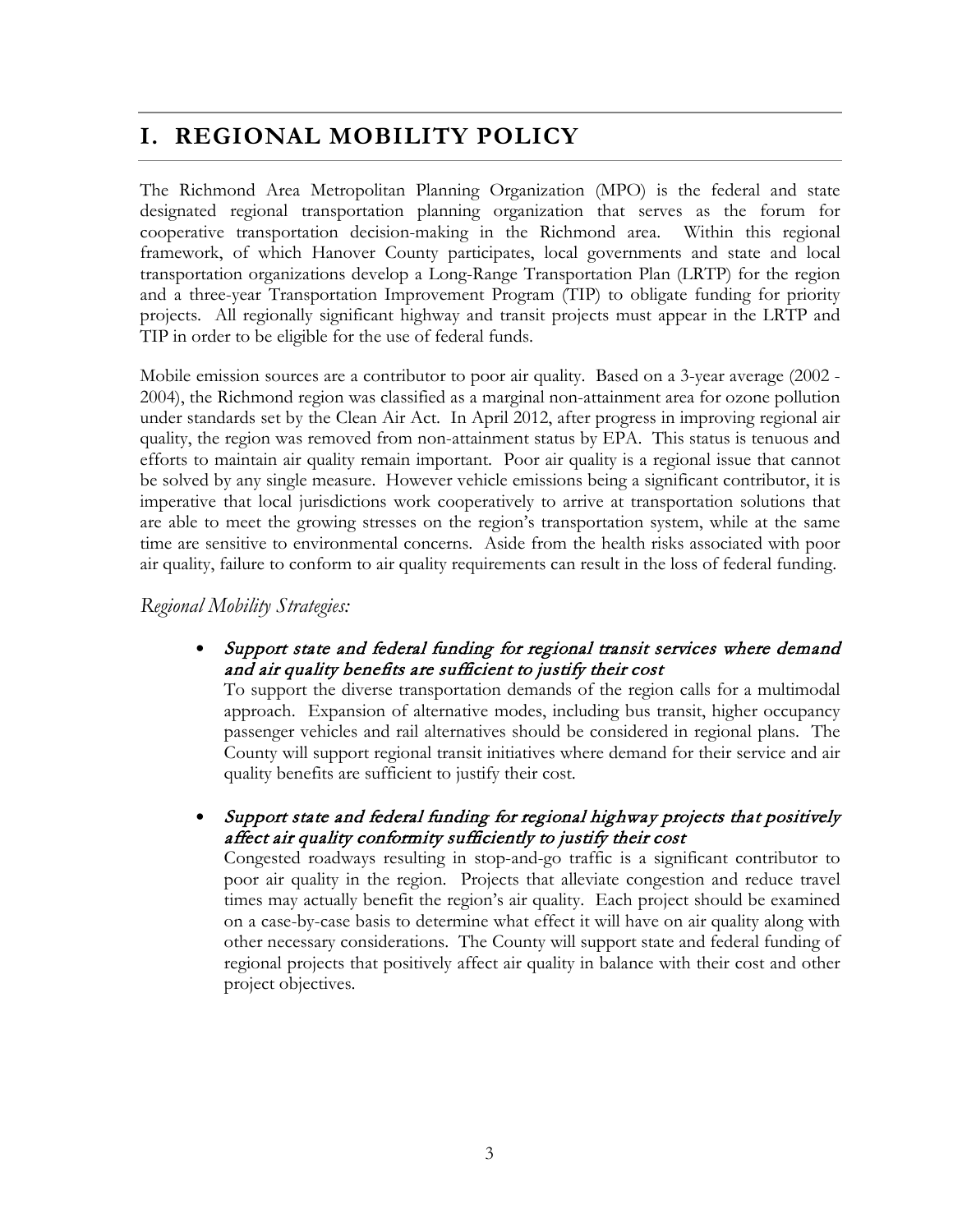• Support efforts to implement rail solutions (e.g., high-speed rail, light-rail, and greater freight and passenger rail services) where they are cost effective relative to other transportation alternatives.

The interstate highways in the region and the airports along the eastern seaboard are operating at or near capacity during peak travel times. As demand increases, other options need to be employed. High-speed rail (maximum 110 mph) holds the potential to provide an affordable, modern, timely alternative to driving crowded interstates or flying short distances. Light-rail lines typically run along city streets, sharing the right-of-way with cars, while being kept separate by gates and signal lights. Additional investments for improvements to freight and passenger rail lines operating in the region will divert passenger and freight traffic from the highways to the railroads, reduce the need for highway maintenance and construction, reduce congestion, and in so doing, minimize air pollution. These various rail solutions remain important consideration in regional traffic flow and congestion mitigation. The County will support state and federal funding of regional projects that positively affect air quality in balance with their cost and other project objectives.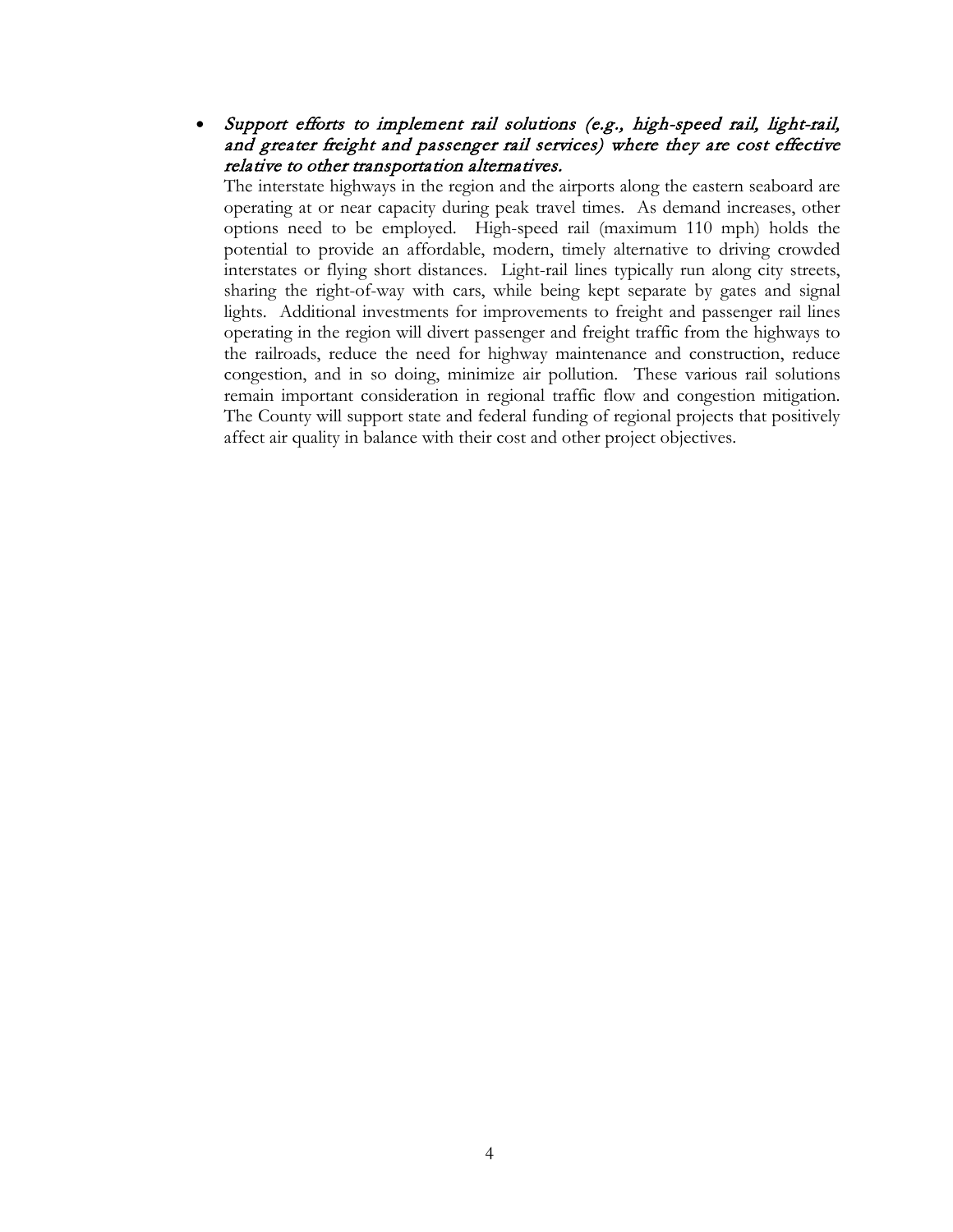## **II. LOCAL MOBILITY POLICY**

The roadway network is clearly the backbone of the County's transportation system, however there is a small but growing demand for other transportation options for both recreation and commuting. Providing an array of transportation options enhances the quality of life for County residents and reduce the reliance on the automobile.

#### *Local Mobility Strategies:*

#### • Support viable bus services as a transportation alternative

Over time, viability of bus service has been considered along several corridors in the County. A pilot Greater Richmond Transit Company (GRTC) express bus service was established in May 2010 to provide service between the VDOT park and ride location in Mechanicsville and downtown Richmond; however the route has not met ridership goals and is being phased out in July 2013. Targeted bus and business relationships for larger employers, such as Kings Dominion, have shown promise in some instances. As the County continues to develop, new opportunities may arise to serve commercial areas and major employment centers. Where sufficient demand exists such that bus service in Hanover is viable, the County will assess costs and other factors as a basis for determining support for a particular service route.

#### • Encourage the implementation of park and ride spaces, integrated into commercial and retail parking lots

Locating park and ride facilities at commercial and retail centers provides a safe, convenient and economical solution for commuters. Using existing parking areas minimizes implementation costs. Commercial and retail merchants benefit from increased patronage by commuters utilizing these lots.

#### • Encourage non-motorized travel through the construction and maintenance of sidewalks, bike lanes, trails and greenways

Biking and walking are affordable, clean and healthy means to get around. Projects that would implement facilities and services oriented toward bicycling and walking will encourage greater travel by these modes. VDOT policy requires that bicycle and pedestrian facilities be given consideration as part of every road project and only be allowed to be excluded by exception. The County will encourage by others and pursue on its own initiative the construction of bicycle and pedestrian facilities in new subdivisions and other residential developments and to connect these facilities to destination points including schools, parks and commercial areas.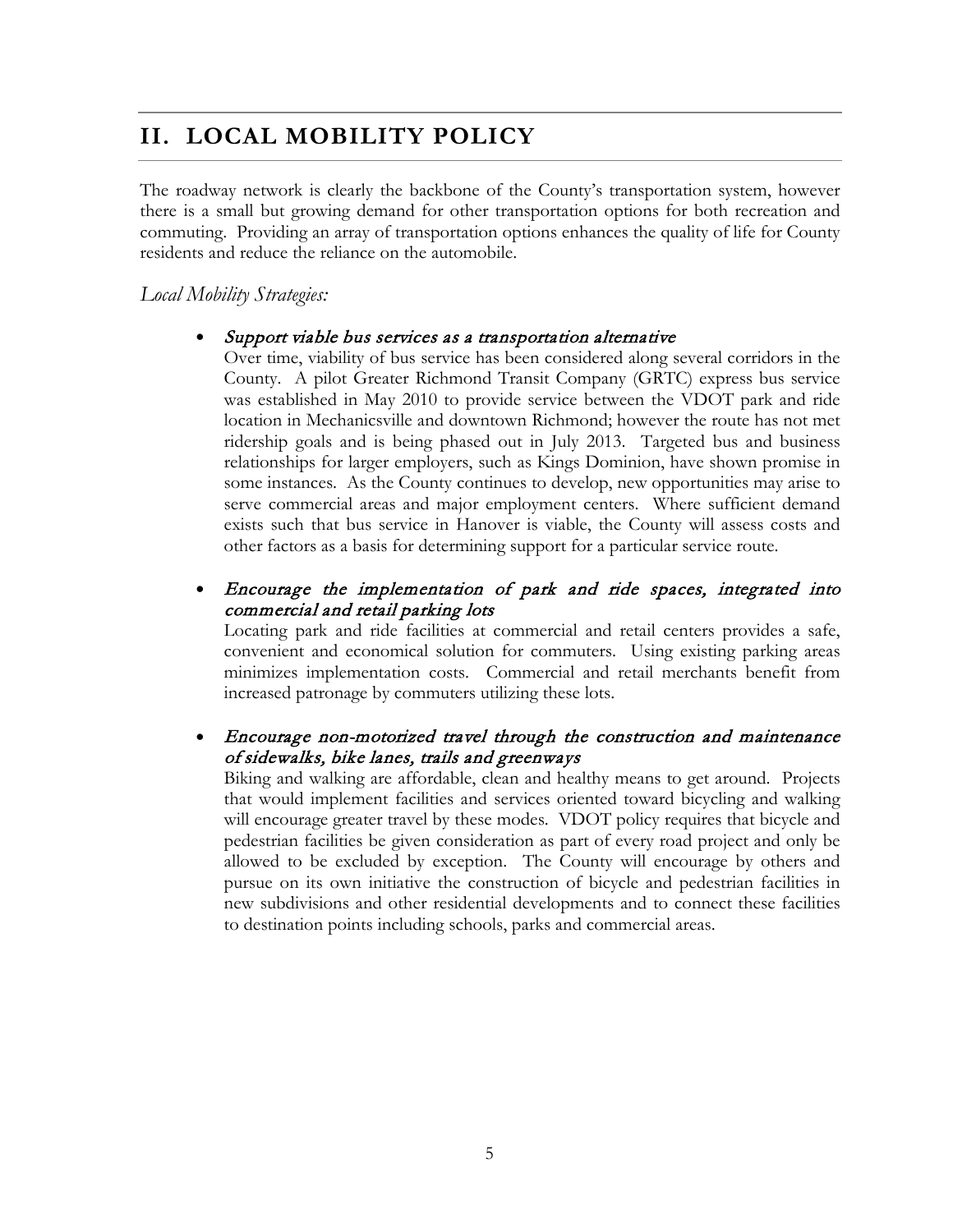## **III. PRIMARY/INTERSTATE POLICY**

The Commonwealth Transportation Board (CTB) allocates funding for improvements to the Primary and Interstate systems following public hearings held annually in each VDOT construction district. There is no annual construction allocation from the CTB to the County for Primary and Interstate roads as there is with the Secondary system allocation. Funding for many Interstate and Primary projects is supplemented with federal Regional Surface Transportation Program (RSTP) and Congestion Mitigation and Air Quality (CMAQ) allocations as determined by the MPO through a regionally competitive process.

*Primary/Interstate Strategies:*

• Prioritize Primary and Interstate projects and seek funding based on this ranking

The Board of Supervisors shall adopt a resolution annually identifying its top Primary and Interstate system priorities and present these priorities to the CTB at the annual pre-allocation hearing. To eliminate any ambiguity regarding its top funding priorities, the list should be limited to only the highest priority projects.

• Work through the Richmond District Administrator, Commonwealth Transportation Board(CTB), federal and state elected representatives to build support and obtain funding for top priority projects

Transportation funding appropriated at the discretion of federal and state representatives provides an additional funding opportunity. The County shall continue to work through representatives to seek funding for its highest priority projects.

• Phase improvements to address critical intersections ahead of segment widening

Within major corridors, intersections often represent choke points and experience more crashes when compared with the connecting roadway segments. Phasing corridor improvements to address intersections ahead of segment widening will provide interim safety and capacity improvements allow more expensive corridor widening projects to be deferred.

• Seek to reserve right-of-way for future roadway improvements

Advance reservation/acquisition of right-of-way will serve to preserve corridors for future road construction. The County will seek to fund preliminary engineering in corridors with high-development potential to identify future right-of-way requirements. This will facilitate the negotiation for the reservation or dedication of right-of-way during the zoning process.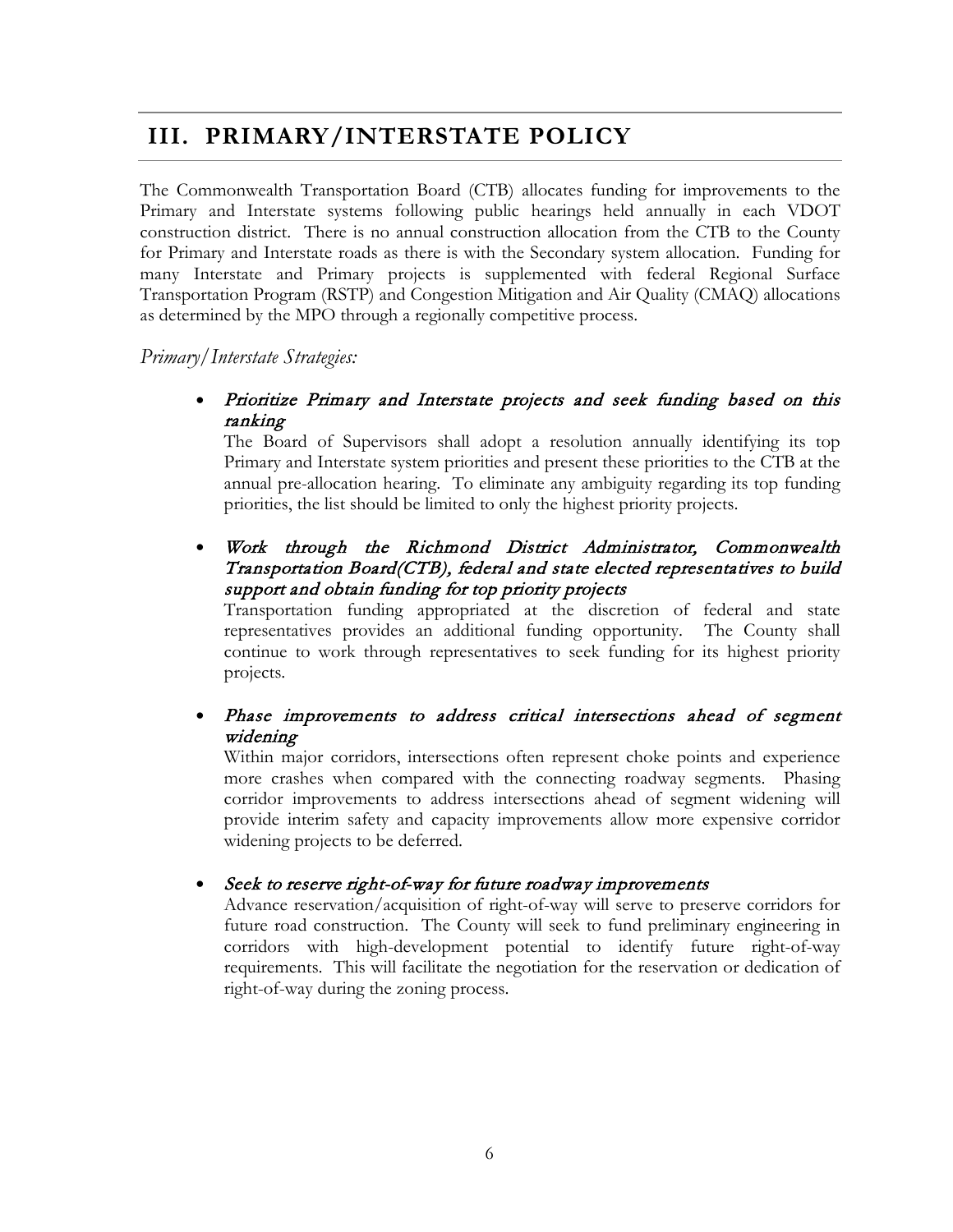#### • Fund low-cost improvements as an interim measure when sufficient funding is not available for corridor widening

Widening projects are expensive and can take many years to finance, design and construct; other improvements, such as shoulder wedging, pavement overlay, reflective pavement markers, and turn-lanes, can be accomplished in a much shorter timeframe and at a much lower cost while providing significant safety and congestion benefits. The County shall seek to fund low-cost improvements when insufficient funding exists for major corridor widening.

#### • Collaborate with VDOT to determine the best approach to expedite the design and construction of critical projects

Through local project administration agreements, the County has been able to expedite the development and construction of critical projects. The County will continue to administer project development and construction when its determined that this is the most expeditious and cost effective approach.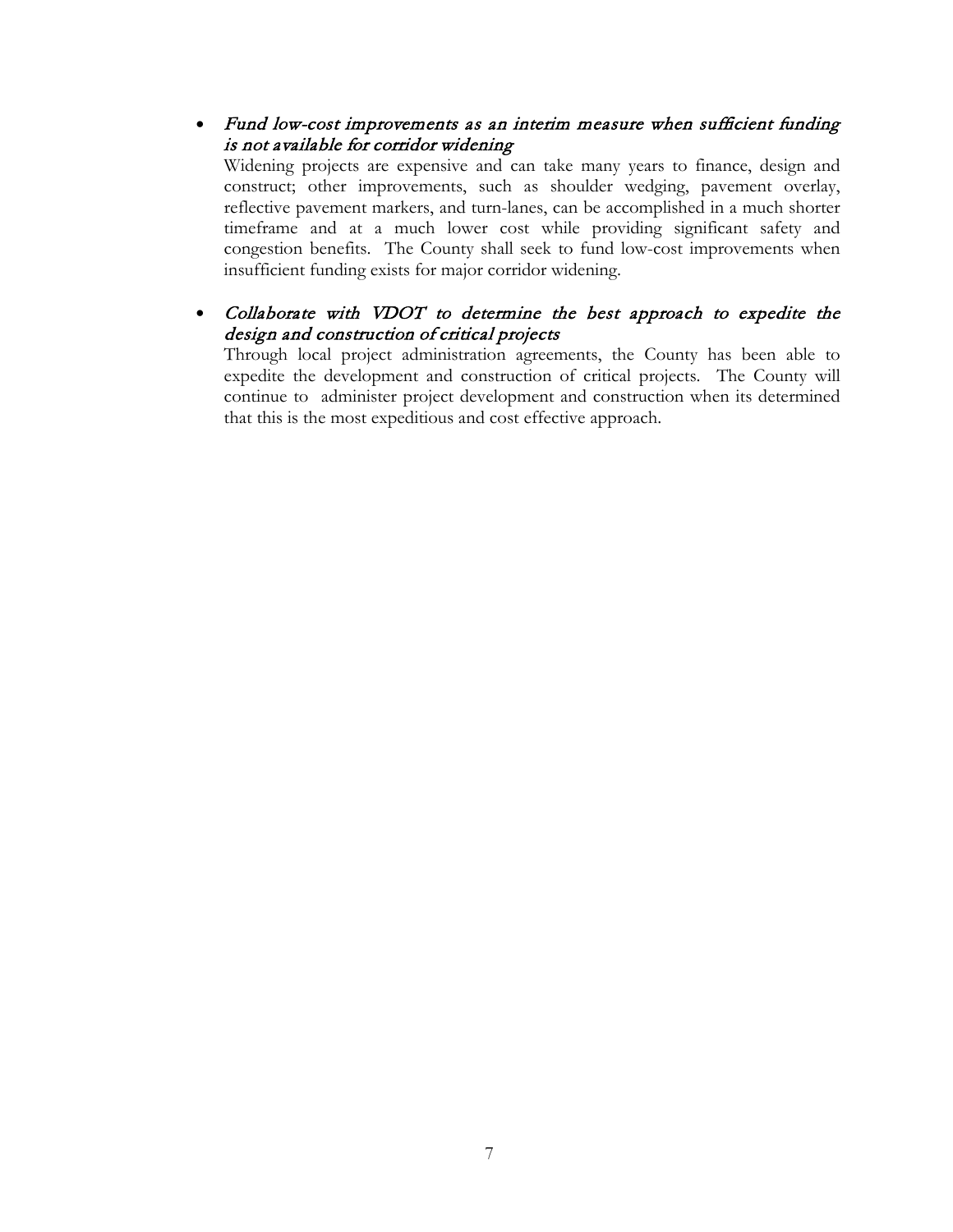## **IV. SECONDARY ROADS POLICY**

Funding provided by the state to improve secondary roads has decreased steadily over the last several years from \$2.5 million per year in 2007 to a few hundred thousand dollars currently. This leaves the Board of Supervisors very little opportunity to influence local road projects with this funding source. Each year the Board conducts a workshop and public hearing in conjunction with VDOT to update the Secondary System Construction Program (Six-Year Plan) to apply the small amount of funds in support of adopted priorities. As with the Interstate and Primary systems, Secondary projects are eligible for federal Regional Surface Transportation Program (RSTP) and Congestion Mitigation and Air Quality (CMAQ) funding which now has become the primary source of road funding. This is augmented by local dollars generated in conjunction with the Board adopted (March 2013) Transportation Policy for Business and Residential Development which includes a cash proffer policy and general fund appropriations. Applications for RSTP and CMAQ funding are made each year based on the regionally competitive principles established by the MPO.

#### *Secondary Strategies:*

#### • Give priority in the Six-Year Plan to those secondary hard surface projects that appear on the County's "Existing" or "Candidate Project List" and maintain priorities.

With steadily decreasing funding there is little opportunity to initiate design and construction for new projects from the County's Long-Range Transportation Project List which reflects road project needs over a longer period. The County's "Existing" projects and "Candidate Project List", which are reviewed annually, represent transportation priorities for a near term 10-15-year period. Priority will be given to existing active projects or high ranking projects on the Candidate Project List when making recommendation for funding in the Secondary Six Year Plan. If a secondary road project is added that is not reflected in the Candidate Project List, consideration would be given to updating the Candidate Project List accordingly.

#### • Apply road funds (federal, state, general fund, proffers, etc.) in a manner to accomplish prioritized Road Projects and work to minimize static balances.

Use of federal and state funds on projects will be a priority over use of local dollars (e.g., general fund and cash proffers) for cash flow purposes when possible. For competitive grant purposes it may be advantageous to mix funding sources on priority projects. In instances in which a developer has negotiated a cash contribution in accordance with the Transportation Policy for Business and Residential Development or for another project where improvements to the road network are warranted due to impacts from development, cash flow and management considerations shall be taken into consideration. The value of the contribution will be allocated towards a specific project on the project candidate list or for another identified project, and cash contributions totaling the calculated allocation will be spent on the identified project. However, due to project timing, the timing of the receipt of revenues attributable to the negotiated contributions, and availability of funding from other sources, the actual funds received from a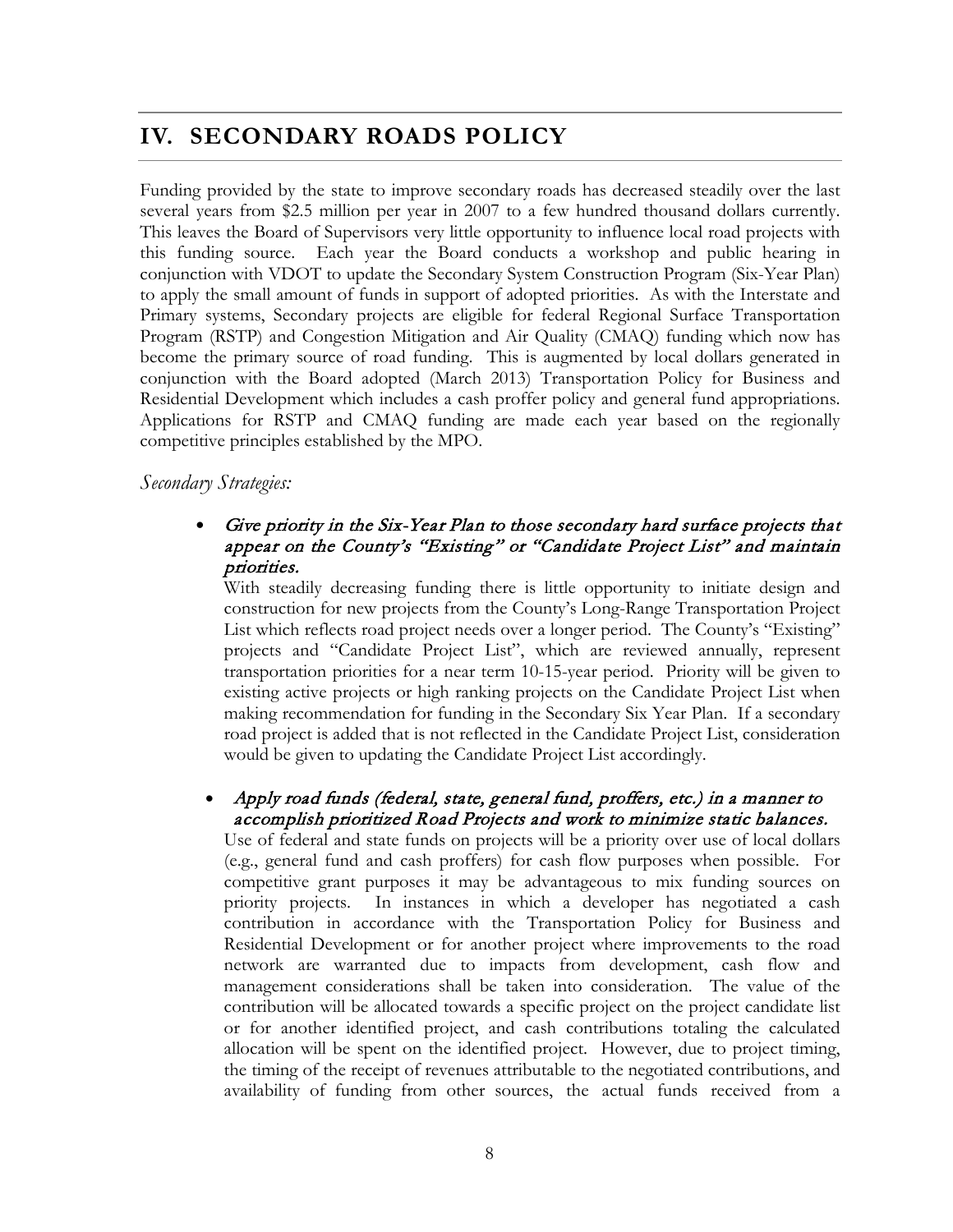specific development project may be spent on another candidate project as priorities and available funding necessitate.

• Collaborate with VDOT to determine the best approach to expedite the design and construction of critical projects

Through local project administration agreements, the County has been able to expedite the development and construction of critical projects. The County will continue to administer project development and construction when it's determined that this is the most expeditious and cost effective approach.

- Negotiate road proffers in accordance with the County's Business and Residential Development Road Improvement Transportation Policy Proffers are an important factor in the County roadway improvement program. Though developer constructed roadway improvements are generally preferred over cash proffers, when meaningful improvements cannot be achieved, cash payments
- Respond to citizen requests for road related inquiries and serve as a liaison to VDOT were appropriate.

should be negotiated in accordance with policy.

Often citizens have difficulty connecting appropriately with VDOT programs elements ranging from traffic calming to general road maintenance needs. The County has adopted policies to assist in providing direction on: *Traffic Calming, \$200 Fine Sign, and Watch for Children (Recommend deleting due to VDOT policy changes) Appendix F,G,H.*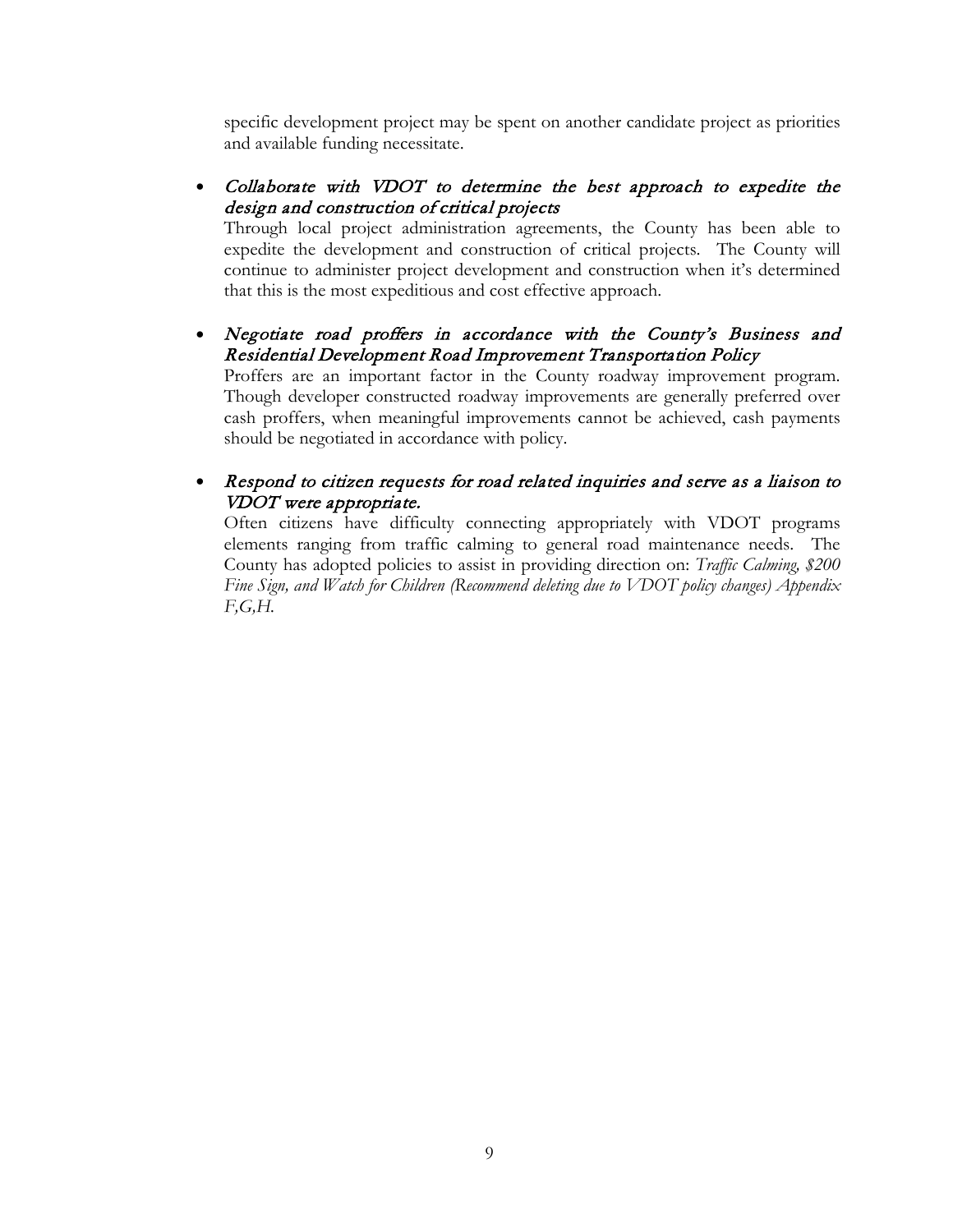## **V. ECONOMIC DEVELOPMENT POLICY**

A viable transportation system is a critical component of the County's economic development strategy. Economic Development success is co-dependent with providing infrastructure in anticipation of development at target locations. Maximize funding for road improvement projects to expand the road network, and increase road capacity for economic development is an important long term goal.

#### *Economic Development Strategies:*

Use State Revenue Sharing Program funds, as first option, to fund projects that support economic development

State Revenue Sharing Program funds are the primary funding source for road projects supporting economic development. For example, the County has partnered with the private sector to build almost three miles of N. Lakeridge Parkway through the Revenue Sharing Program. This road segment has not only resulted in several major new business locations, but has completed an important section of the Major Thoroughfare Plan. Revenue Sharing funds should be used to supplement funding for priority projects with local match being general fund and cash proffers, when no viable economic development use for these funds is available. Current maximum application is \$10 million on a 50/50 match basis.

Seek to negotiate development agreements to match State Revenue Sharing Program funds; in the absence of a Development Agreement, use General Fund and Road Cash Proffers to certify local match

State Revenue Sharing Program funds represent a tremendous incentive to obtain developer participation. The County has been successful in partnering with the private sector to build critical parts of the Major Thoroughfare Plan using Revenue Sharing funds. N. Lakeridge Parkway and the Bell Creek Road / Pole Green Road intersection projects are examples where State Revenue Sharing Program funds were matched with developer contributions providing the local match.